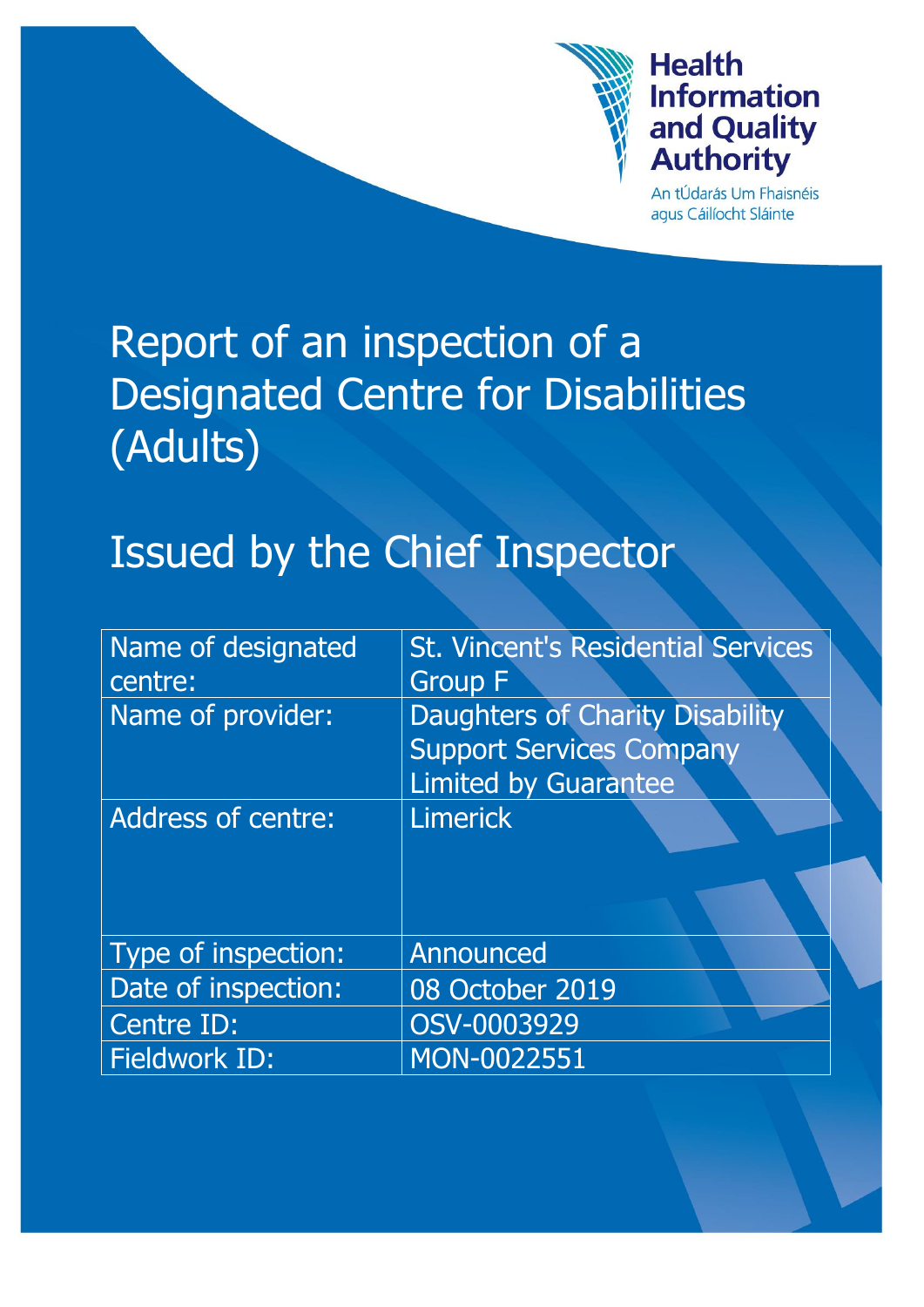# About the designated centre

The following information has been submitted by the registered provider and describes the service they provide.

The designated centre is located on a campus setting on the outskirts of a large city. The residential service is full-time. The service supports residents with moderate / severe intellectual disability, who can present with behaviours that challenge. Accommodation is in two single-storey houses. Six residents live in one house and four in the second house. Each house has an entrance hall, two sitting rooms, kitchen and a dining room, personalised bedrooms, sanitary facilities and laundry facilities. Each house had staff toilets and a staff office. There are garden areas to the front and rear. Residents attend campus based day services for activity, development, training and skills. The staff team is nurse led and also comprises qualified care staff.

#### **The following information outlines some additional data on this centre.**

| Number of residents on the |  |
|----------------------------|--|
| date of inspection:        |  |
|                            |  |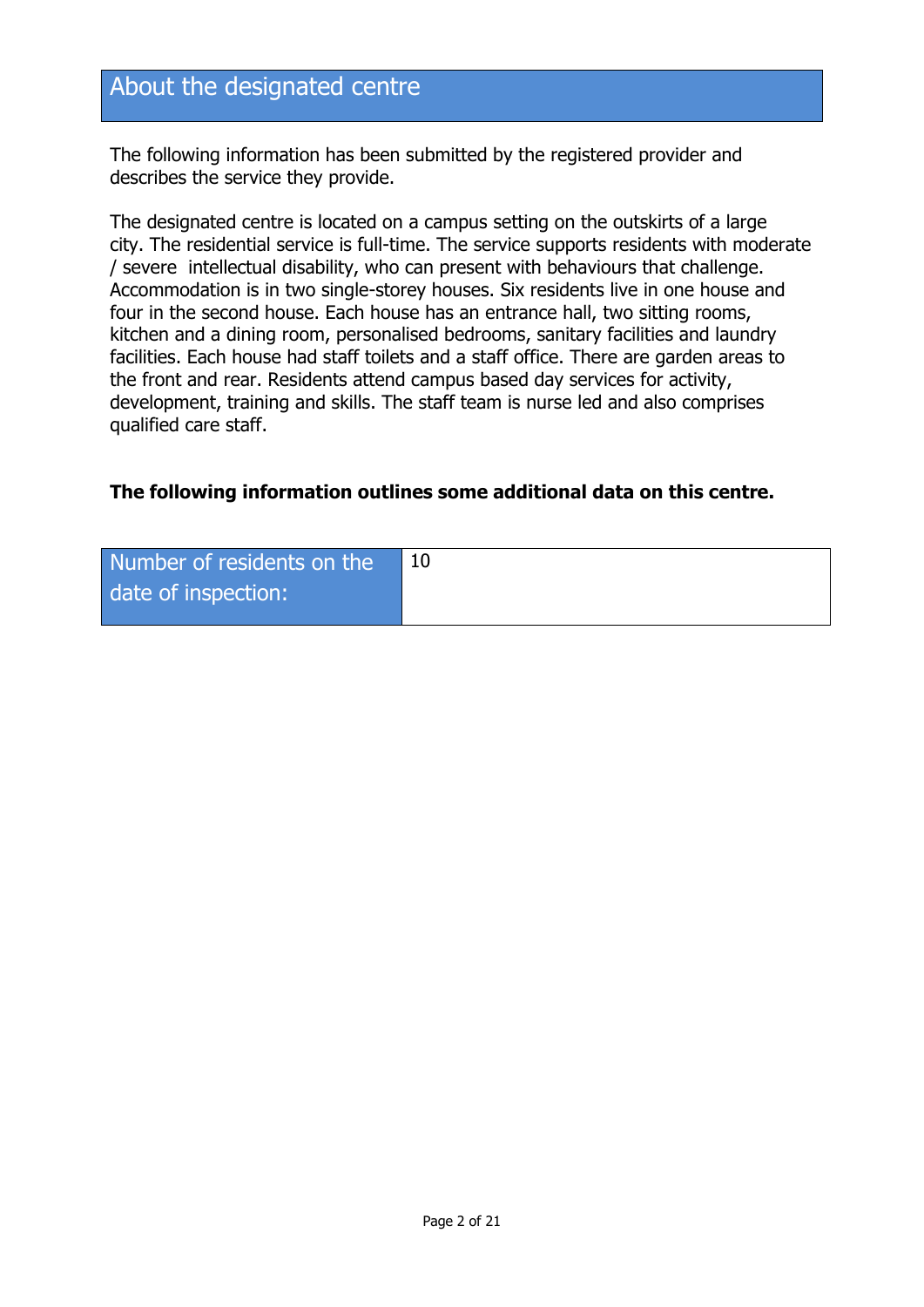This inspection was carried out to assess compliance with the Health Act 2007 (as amended), the Health Act 2007 (Care and Support of Residents in Designated Centres for Persons (Children and Adults) with Disabilities) Regulations 2013, and the Health Act 2007 (Registration of Designated Centres for Persons (Children and Adults with Disabilities) Regulations 2013 - 2015 as amended. To prepare for this inspection the inspector of social services (**hereafter referred to as inspectors**) reviewed all information about this centre. This included any previous inspection findings, registration information, information submitted by the provider or person in charge and other unsolicited information since the last inspection.

As part of our inspection, where possible, we:

- speak with residents and the people who visit them to find out their experience of the service,
- talk with staff and management to find out how they plan, deliver and monitor the care and support services that are provided to people who live in the centre,
- observe practice and daily life to see if it reflects what people tell us,
- **F** review documents to see if appropriate records are kept and that they reflect practice and what people tell us.

In order to summarise our inspection findings and to describe how well a service is doing, we group and report on the regulations under two dimensions of:

#### **1. Capacity and capability of the service:**

This section describes the leadership and management of the centre and how effective it is in ensuring that a good quality and safe service is being provided. It outlines how people who work in the centre are recruited and trained and whether there are appropriate systems and processes in place to underpin the safe delivery and oversight of the service.

#### **2. Quality and safety of the service:**

This section describes the care and support people receive and if it was of a good quality and ensured people were safe. It includes information about the care and supports available for people and the environment in which they live.

A full list of all regulations and the dimension they are reported under can be seen in Appendix 1.

#### **This inspection was carried out during the following times:**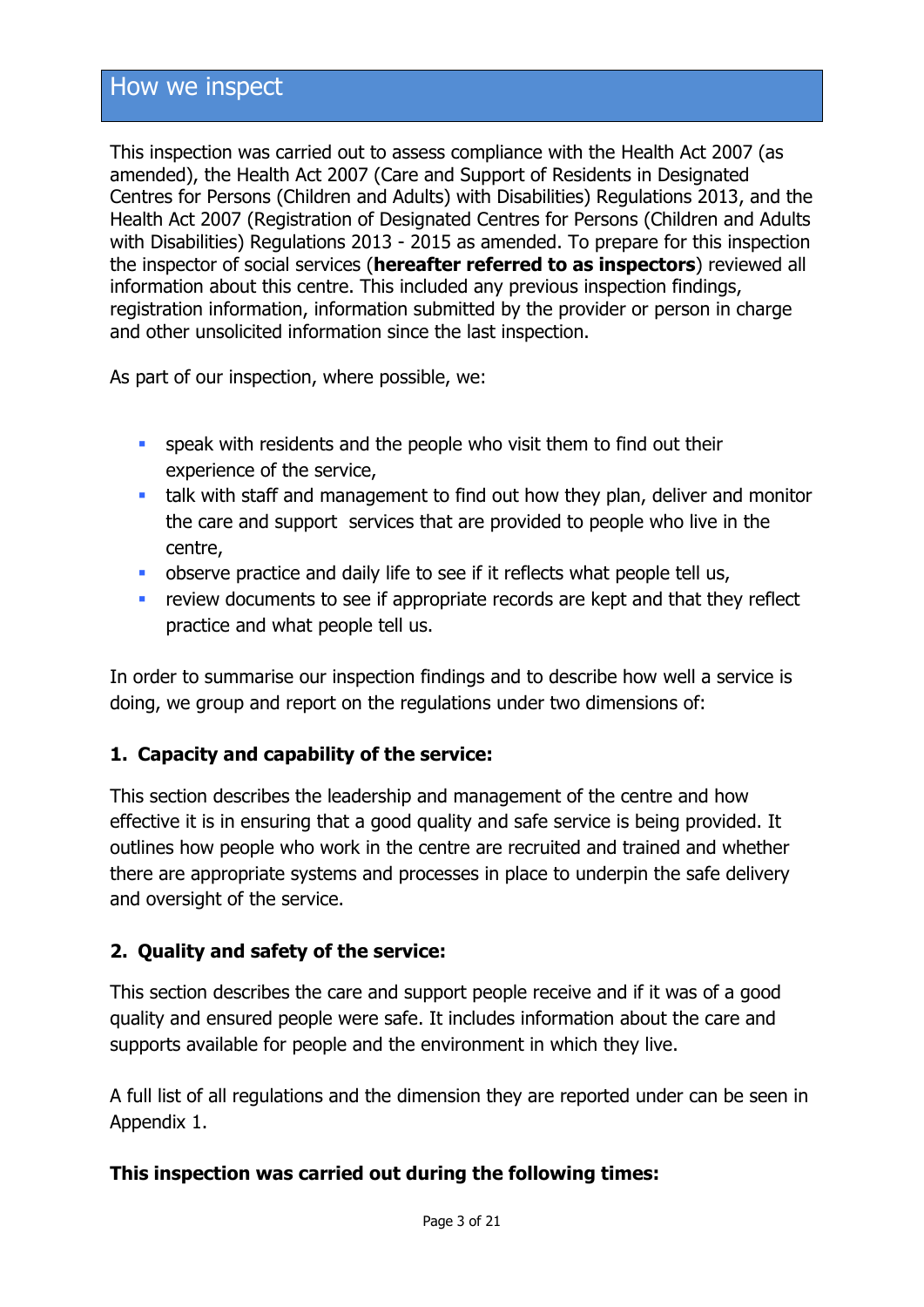| Date            | Times of<br>Inspection  | Inspector          | Role |
|-----------------|-------------------------|--------------------|------|
| 08 October 2019 | 08:00hrs to<br>16:30hrs | Michael O'Sullivan | Lead |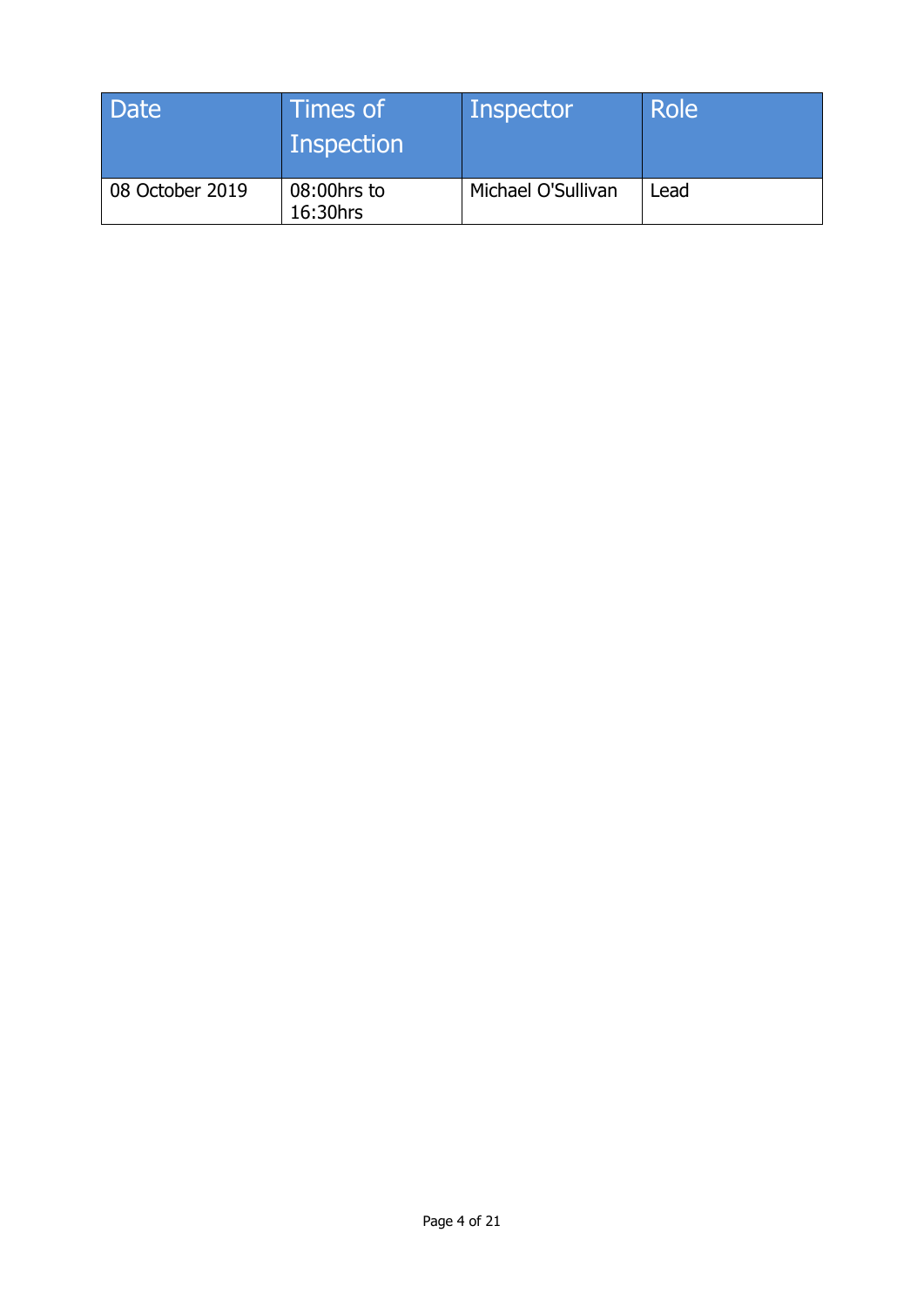The inspector met with nine residents on the day of inspection. Some residents were having breakfast and preparing for their day to attend a day service on the campus. All residents were receptive to the inspector and some indicated that they were expecting the inspector. It was evident that residents understood basic requests, offers of choice in relation to activities and the support and direction of staff. Responses in many instances were non verbally communicated. It was evident to the inspector that residents were very comfortable with their surroundings and with staff. Six residents had completed questionnaires with the assistance of family and staff. All responses indicated a high level of satisfaction with the services received.

#### **Capacity and capability**

The inspector found the service delivered a good standard of care and support to residents. The inspector found that the governance and oversight arrangements in place supported the standard of care delivered. Senior managers were accessible to staff and visited the service daily. The person in charge and the clinical nurse manager were actively assisting staff to improve the amount of meaningful engagement with residents. The review and audit activity within the service had recorded actions to address identified issues. Significant improvement in addressing the compatibility of residents had taken place since the last inspection. This had resulted in a substantial decrease in adverse incidents within the designated centre.

Residents had complex and varied needs relating to their physical health, mental health and intellectual disability. Staff were observed to be responsive to the identified needs of each resident. All staff communicated with had significant knowledge relating to each resident. Staff also demonstrated professional knowledge specific to diagnosed conditions and special care requirements of residents.

The provider's statement of purpose was up to date and reflected the operation of the centre on the day of inspection. Minor adjustments were requested to ensure that the information was accurate and the person in charge undertook to submit this information after the inspection. The statement of purpose was available to residents.

The inspector found that the service was supported by a management team and structure that included evidence of regular staff supervision. A clinical nurse manager 2 was employed in a full-time capacity as the person in charge. The person in charge worked opposite a clinical nurse manager 1 which contributed to effective oversight. Senior nurse managers on campus actively supported the service by day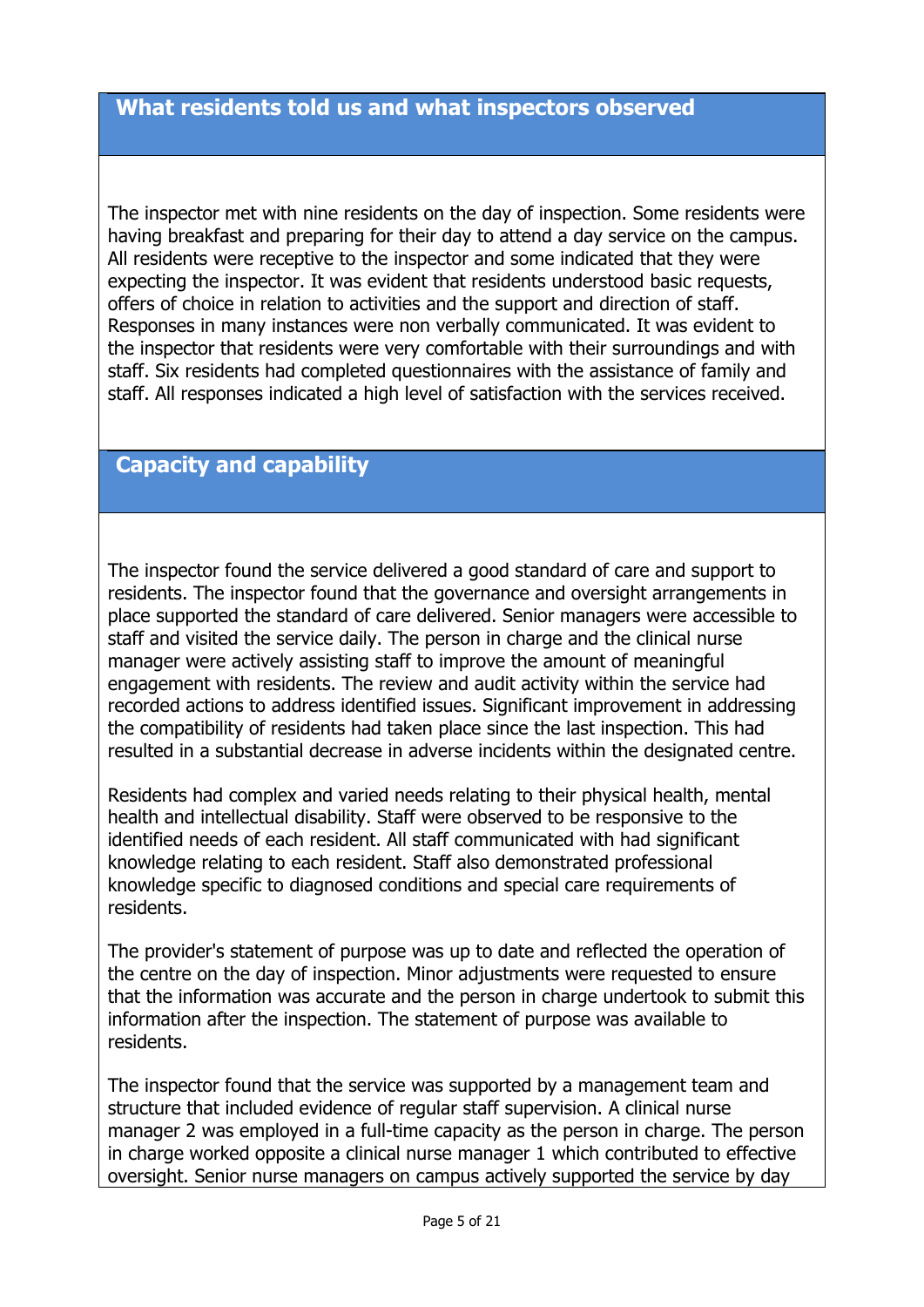and through a structured out of hours on call system.

The person in charge had extensive knowledge and experience of both the disability sector and the residents within the service. The staff team comprised of nurses and healthcare assistants. Staff were allocated on the basis of the assessed needs of each resident and this facilitated engagement with the wider community through activities and social events. All staff were rostered in keeping with the registered providers statement of purpose.

The registered provider had a schedule of mandatory training in place for all staff. The inspector reviewed the training records of all staff rostered to the service. There was evidence that all staff had undertaken training in relation to safeguarding vulnerable adults, managing behaviours that challenge and fire and safety. One member of staff who required refresher fire and safety training was booked on a course for October 2019. Staff had also been provided with additional training in areas specific to the identified needs of residents.

The registered provider had in place a directory of residents that accurately recorded the details of each resident. The registered provider also had a complaints policy in place. Residents were advised on how to make a complaint, through the residents monthly meeting. Each resident also had a laminated, easy to read format complaints procedure, in their bedroom. There was evidence that the registered provider responded immediately to complaints made and took safeguarding actions to protect residents while a complaint was been investigated. Feedback was also sought from complainants to determine if the complaint had been dealt with to their satisfaction.

### Registration Regulation 5: Application for registration or renewal of registration

The registered provider had made an application for renewal of registration to the Chief Inspector, however, all schedule 1 required information was not provided.

Judgment: Substantially compliant

Regulation 14: Persons in charge

The registered provider had appointed a suitably qualified and experienced person in charge who was employed in a full-time capacity.

Judgment: Compliant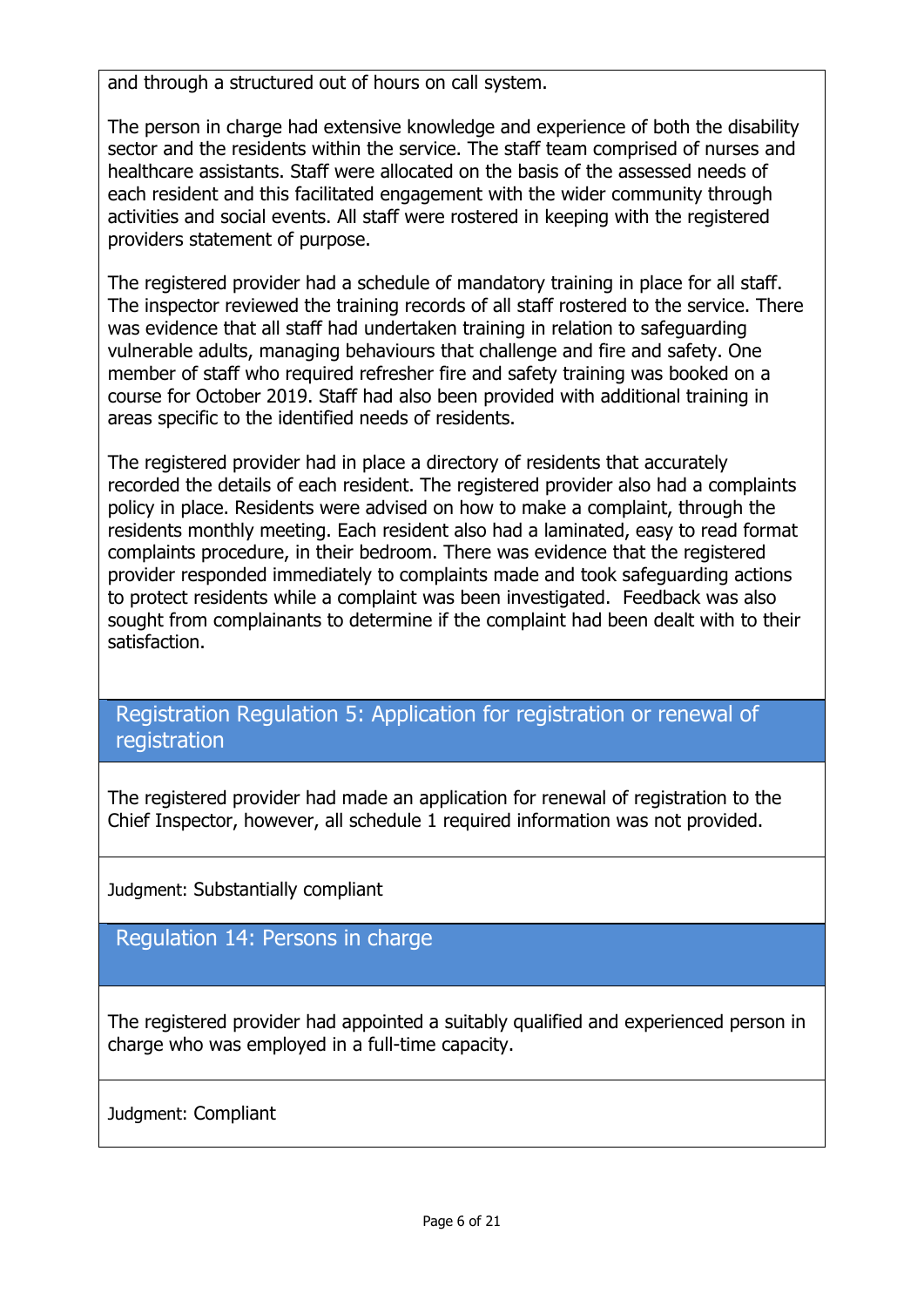# Regulation 15: Staffing

The registered provider ensured that the number, qualifications and skill mix of staff were appropriate to the assessed needs of the residents.

Judgment: Compliant

Regulation 16: Training and staff development

The person in charge ensured that all staff working in the designated centre had access to appropriate training.

Judgment: Compliant

Regulation 19: Directory of residents

The registered provider had established and properly maintained a directory of residents in the designated centre.

Judgment: Compliant

Regulation 23: Governance and management

The registered provider had management systems in place to ensure the services provided were safe, appropriate to resident's needs, that were effectively monitored.

Judgment: Compliant

Regulation 24: Admissions and contract for the provision of services

The registered provider ensured that each resident had a contract of care that clearly stated the terms and conditions of residency.

Judgment: Compliant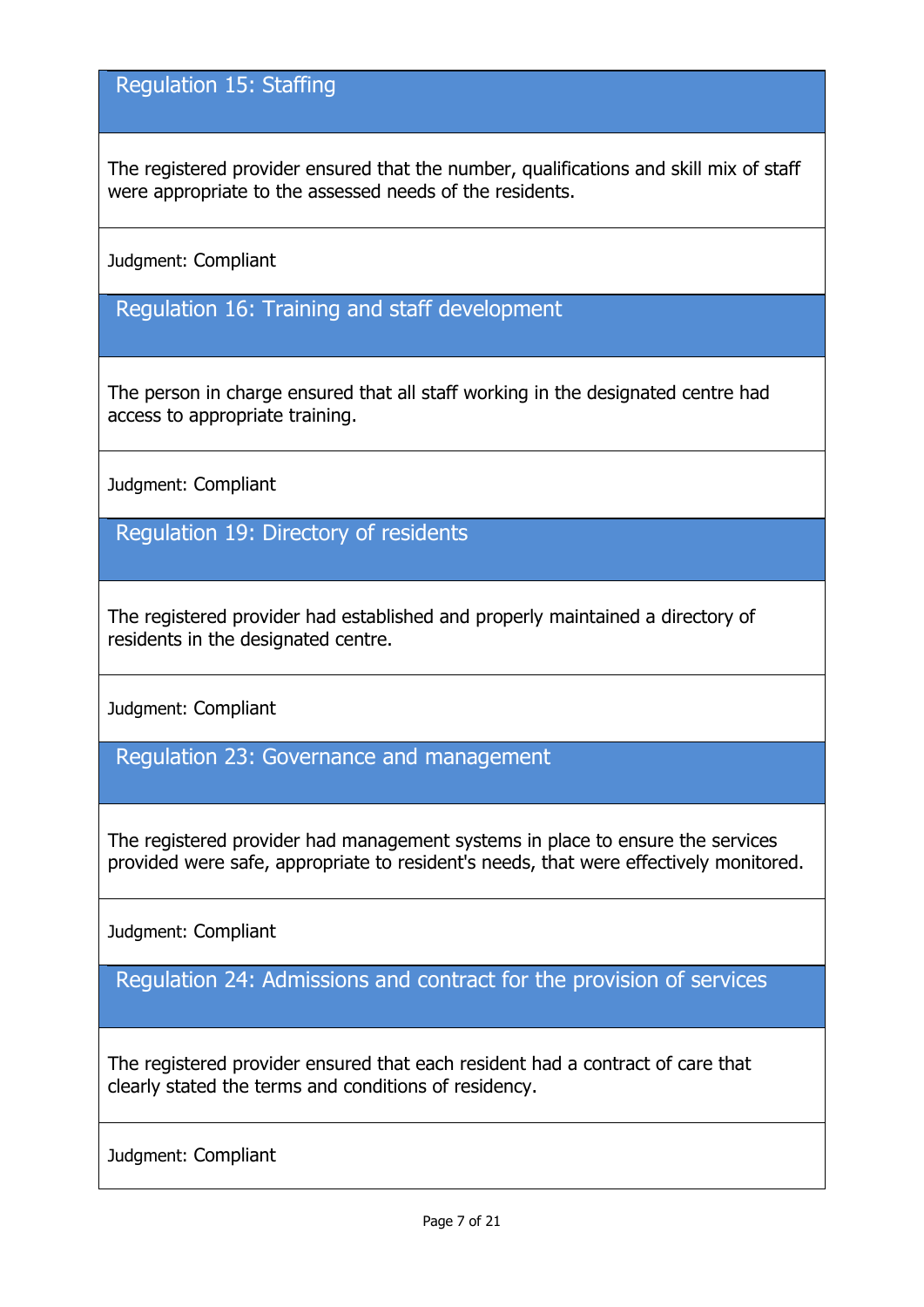#### Regulation 3: Statement of purpose

The registered provider had in place a statement of purpose, however, not all information outlined in schedule 1 was included.

Judgment: Substantially compliant

Regulation 31: Notification of incidents

The person in charge had notified the Chief Inspector of all adverse incidents within 3 working days.

Judgment: Compliant

Regulation 34: Complaints procedure

The registered provider had an effective complaints procedure in place which was accessible to residents and families, in an easy to read format.

Judgment: Compliant

**Quality and safety**

The inspector observed that the service was focused on the residents, their individual needs and supports. There was a emphasis on delivering the best outcome for many of the residents. There was evidence that the registered provider managed the services effectively when things did not go right. Resident incompatibility had been addressed since the last inspection and there was also strong evidence that staff had acted quickly and proportionately to safeguard residents when complaints were made. There was good evidence that the provider and staff made efforts to protect and promote the resident's welfare, health and personal development. However, one residents' living environment continued to impact significantly on their behaviour and subsequently led to a continuance of restrictive practices. The registered provider had failed over a number of years to meet the assessed needs and expressed wishes of the resident.

The designated centre was of sound construction and suitably decorated to meet the needs of the residents. The internal and external environment of one house was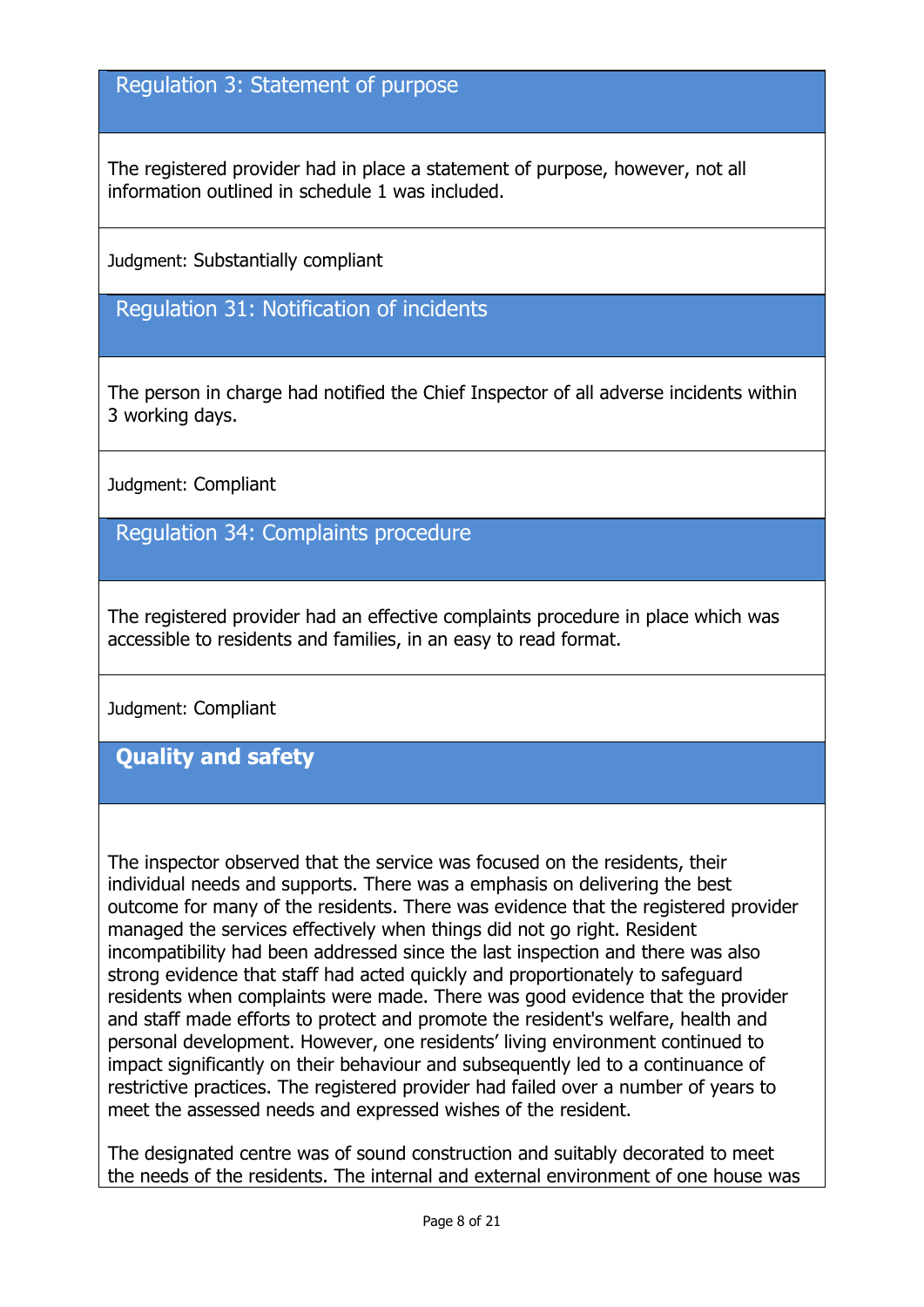maintained to a good standard and in a very good state of repair. The second house was subject to significant wear and tear and required painting. There was no restriction of access to any area other than those which may have posed a risk to the residents.

There was evidence that staff were assisting and supporting residents to communicate. The care plan for each resident contained comprehensive instructions to aid communication. Television and internet access were available in the centre and some residents had an electronic tablet. A telephone was available to the residents. Notice boards were well organised and notices were in an easy to read format.

The person in charge had ensured that each resident had a comprehensive multidisciplinary care plan in place. There was evidence that the registered provider had ensured that residents had the necessary care and support based on their assessed needs and wishes. Residents were supported to access day services and training on site, as well as taking an active part in meaningful work activities as part of their social role. Each resident had a clear record that tracked their involvement in meaningful activities that were both campus and community based. Changes were clearly recorded and documented in the residents' care plan. Short term goals identified by the resident were achieved and documented. Greater attention was needed to ensure that staff continued to support residents review their goals and update the progress and achievement as they occurred.

Staff were observed to support residents' rights. Each house had easy to read boards demonstrating to residents - staff on duty, planned activities, residents' meetings and advocacy forums. One resident informed the inspector that they represented the designated centre at the services advocacy meetings. There was evidence that staff had advocated on behalf of residents to ensure the registered provider paid for takeaway food on a Sunday.

Staff present on the day of inspection had good knowledge of managing complex medical conditions as well as behaviours that challenge. Staff were observed to use the least restrictive procedure and kept their communication simple and direct to gain cooperation and prevent escalation. Restrictive practices in relation to magnet locked doors, window restrictors and the isolation of water in bathrooms were all subject to review. All of these restrictions had been reported to the inspector on a quarterly basis.

The use of seclusion was well recorded in relation to one resident. The use of seclusion had reduced significantly in the current quarter. It was clear that the multidisciplinary review of this residents' care and support had highlighted the adverse impact that the environment and living arrangements were having on the resident. This impact had failed to be addressed by the registered provider, over a number of years. The registered provider cited the need for significant staffing resources to support the resident achieve their goal of supported apartment living. The registered provider had recently proposed to develop an individual apartment as part of the existing designated centre. This proposed development was acceptable to the resident. The inspector was of the view that the continued non achievement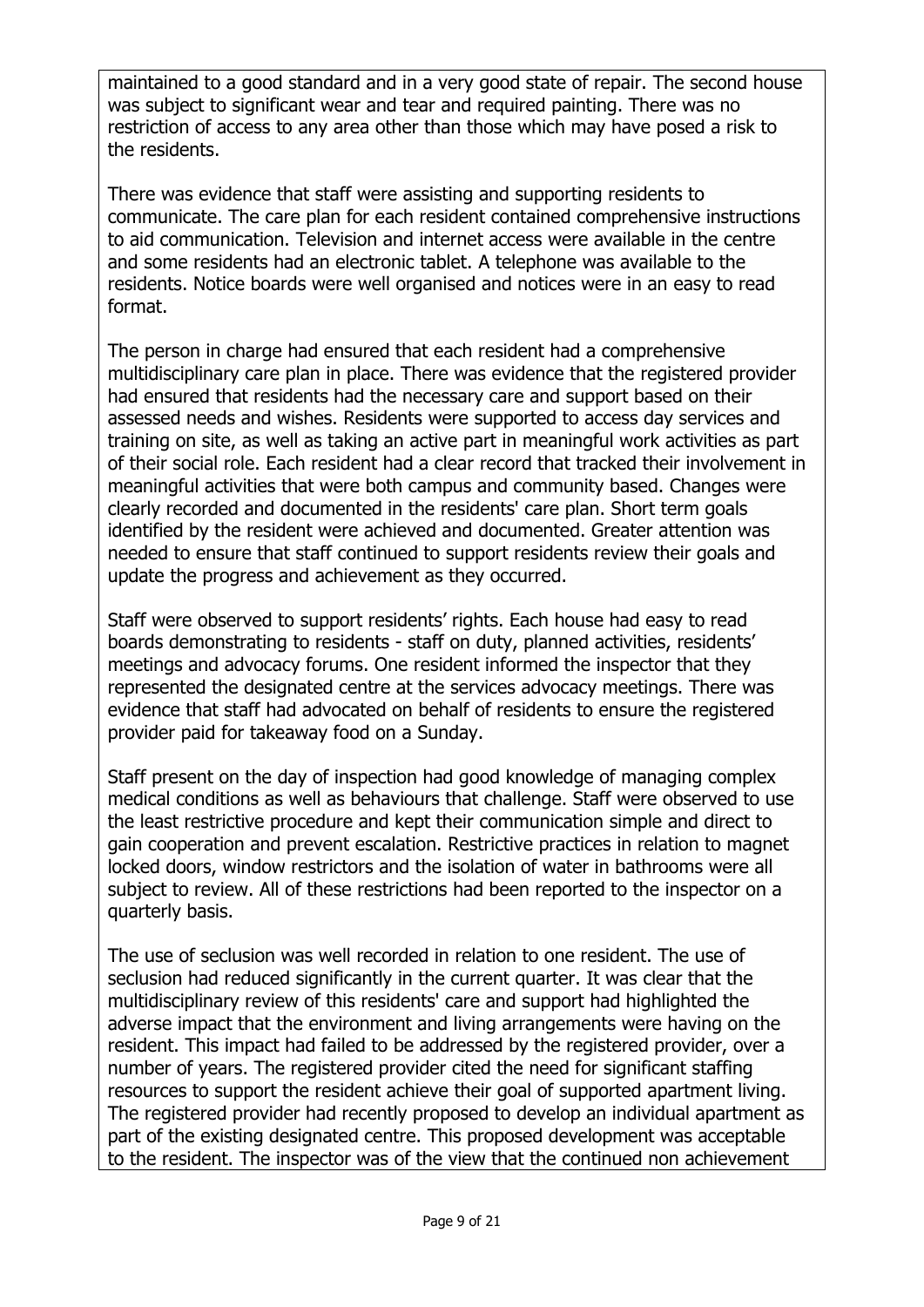of this particular residents' goal would continue to impact on their general welfare and development.

All staff in the designated centre had undergone training in the protection of vulnerable people. Staff had been trained in the delivery of intimate care and each resident had an intimate care plan in place.

The person in charge had ensured that each resident had adequate storage to assist the resident retain access and control of their possessions. Residents were supported in managing their financial affairs. There was evidence of daily and weekly financial checks validated by two staff members.

The registered provider had a system in place within the designated centre for the assessment, management and ongoing review of risks. All had been subject to review and updated in the current year. Each resident had a current risk assessment in place. There were clear procedures in place to respond to emergencies.

The inspector noted that there were adequate precautions in place to manage the risk of fire within the designated centre. All fire fighting equipment was in place and had been serviced. The fire alarm panel had also been serviced and all emergency signage was in place. Fire drills were been conducted at times of minimum staffing. All evacuation times were within acceptable limits. Each resident had a current personal emergency evacuation plan and all staff were in possession of current fire and safety training.

Residents had a choice of foods that was based on likes and preferences. The residents were observed to be present during food preparation and staff facilitated residents outside of set dining times. Residents were well observed and supported to eat and residents were not hurried or under time pressures. There was a cleaning regime in place that staff adhered to. Residents appeared very comfortable assisting with minor household tasks.

Medicine management within the designated centre was subject to an in date policy that staff were familiar with. All medicines were secured in a medicines trolley, in a locked cupboard within the staff office. All medicines were properly accounted and signed for. All medicines were in date. There was a dedicated medicines fridge. All staff involved in the administration of medicines had signed the signature log in the medicines trolley. The inspector observed that the residents had not been the subject of an assessment to determine if they could self administer medicines.

#### Regulation 10: Communication

The registered provider ensured that each resident was assisted and supported to communicate in accordance with the residents' needs and wishes.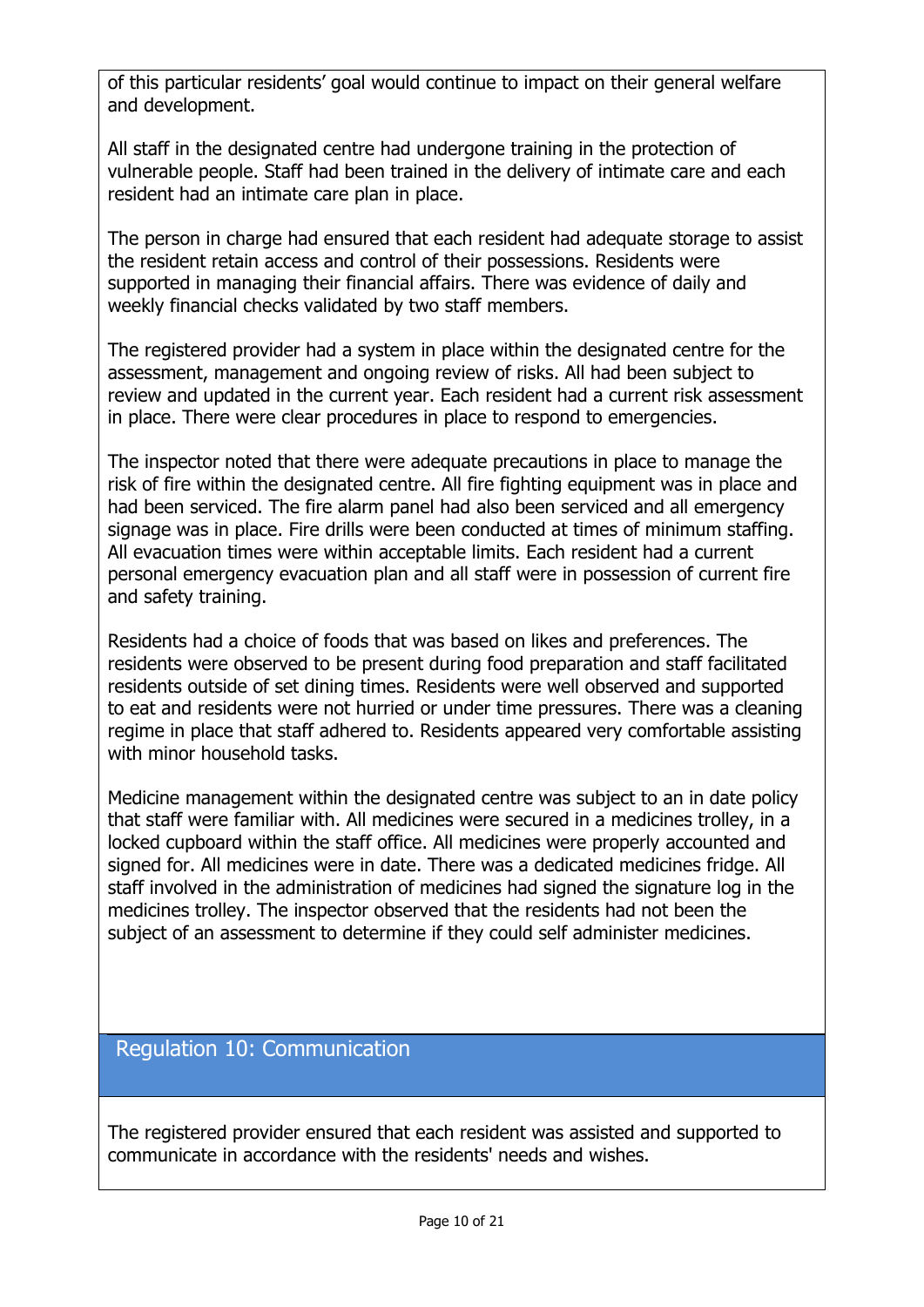Judgment: Compliant

Regulation 12: Personal possessions

The person in charge ensured that, as far as reasonably practical, each resident had access to and retained their own property.

Judgment: Compliant

Regulation 13: General welfare and development

The registered provider demonstrated that each resident was in receipt of support and care in regards to the nature of the resident's disability, however, one residents' assessed needs and wishes in relation to independent living had been unfulfilled over many years.

Judgment: Not compliant

Regulation 17: Premises

The registered provider ensured that the premises were designed and laid out to meet the needs of residents, however one house required internal painting and decoration.

Judgment: Substantially compliant

#### Regulation 18: Food and nutrition

The person in charge ensured that each resident had properly and safely prepared food that was wholesome and nutritious.

Judgment: Compliant

Regulation 20: Information for residents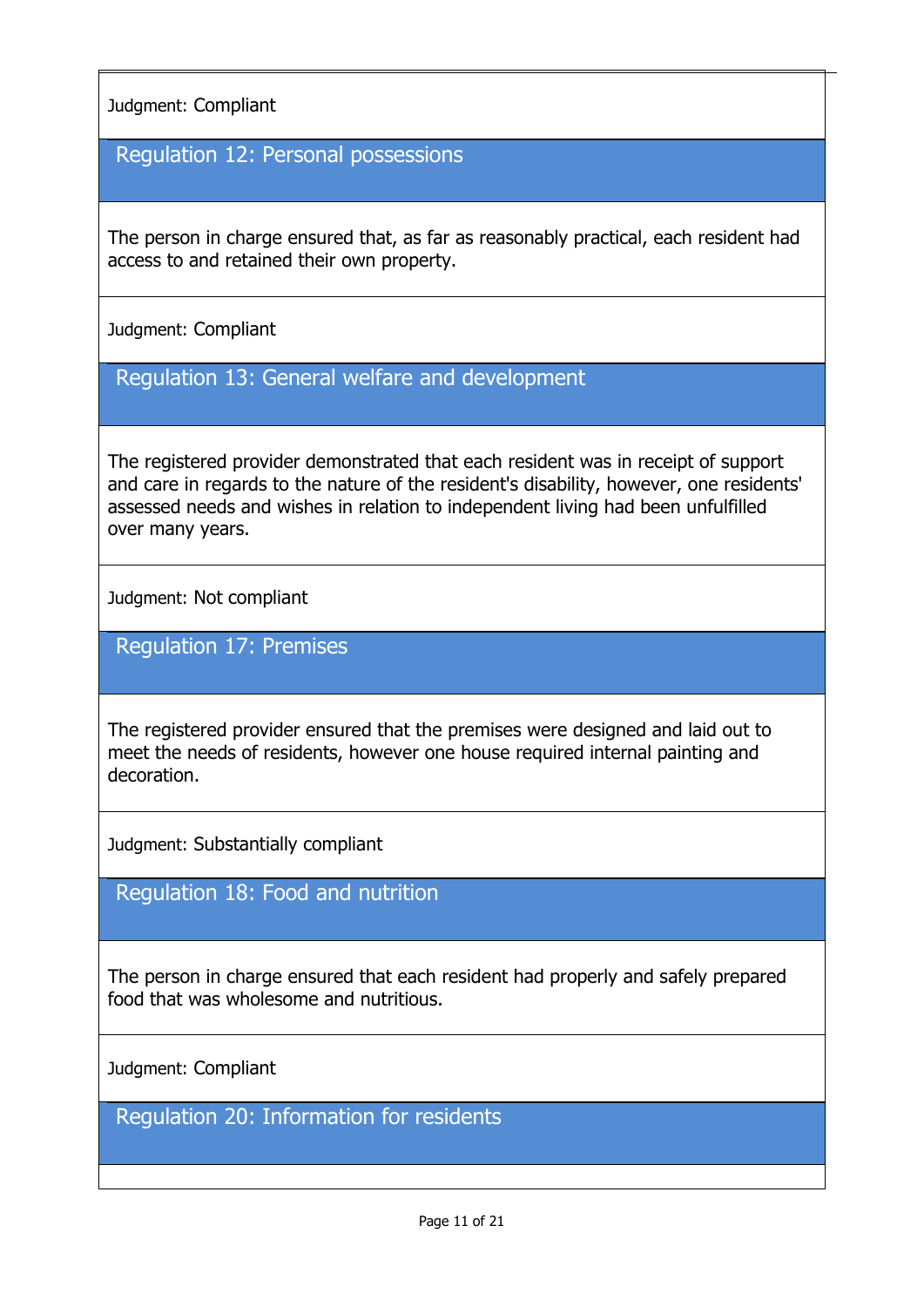The registered provider had in place a residents' guide, however, this needed to be updated to include omitted information.

Judgment: Substantially compliant

### Regulation 26: Risk management procedures

The registered provider ensured that there were systems in place for the assessment, management and ongoing review of risk in the designated centre.

Judgment: Compliant

Regulation 27: Protection against infection

The registered provider ensured that residents were protected from the risk of healthcare associated infections.

Judgment: Compliant

Regulation 28: Fire precautions

The registered provider ensured that there were effective fire safety management systems in place within the designated centre.

Judgment: Compliant

Regulation 29: Medicines and pharmaceutical services

The registered provider ensured that there were appropriate and suitable practices relating to medicines in place in the designated centre, however, residents were not assessed to determine if they could self administer medicines.

Judgment: Substantially compliant

Regulation 5: Individual assessment and personal plan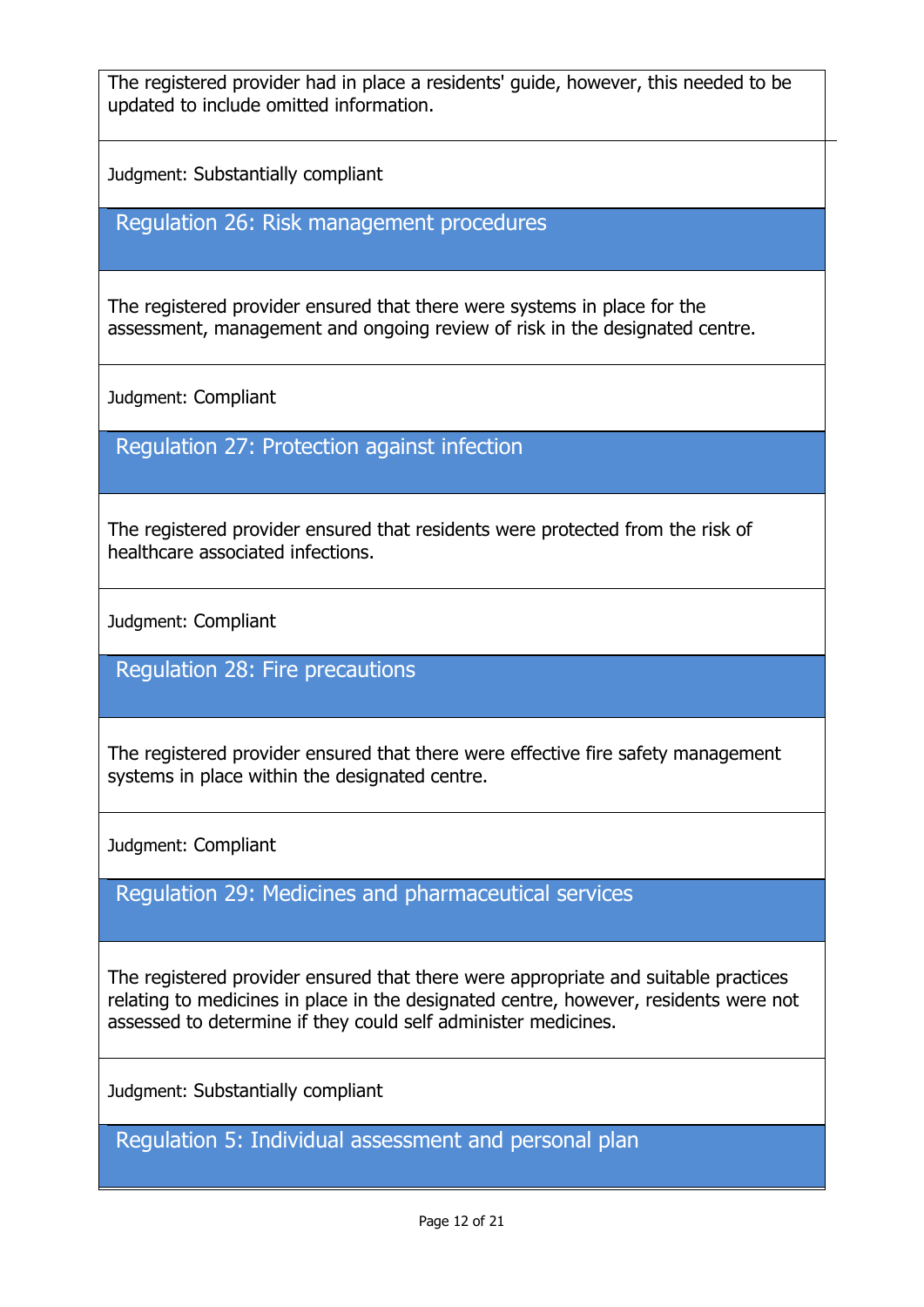The person in charge ensured that residents personal plans were subject to annual review, however, not all were assessed to the effectiveness of the plan.

Judgment: Substantially compliant

Regulation 6: Health care

The registered provider ensured that each resident had appropriate healthcare particular to the residents' personal plan.

Judgment: Compliant

Regulation 7: Positive behavioural support

The registered provider ensured that therapeutic interventions were implemented with the consent of residents and reviewed as part of the personal planning process.

Judgment: Compliant

Regulation 8: Protection

The registered provider demonstrated evidence of protecting residents from all forms of abuse.

Judgment: Compliant

Regulation 9: Residents' rights

The registered provider ensured that the designated centre was operated in a manner that respected the rights of residents.

Judgment: Compliant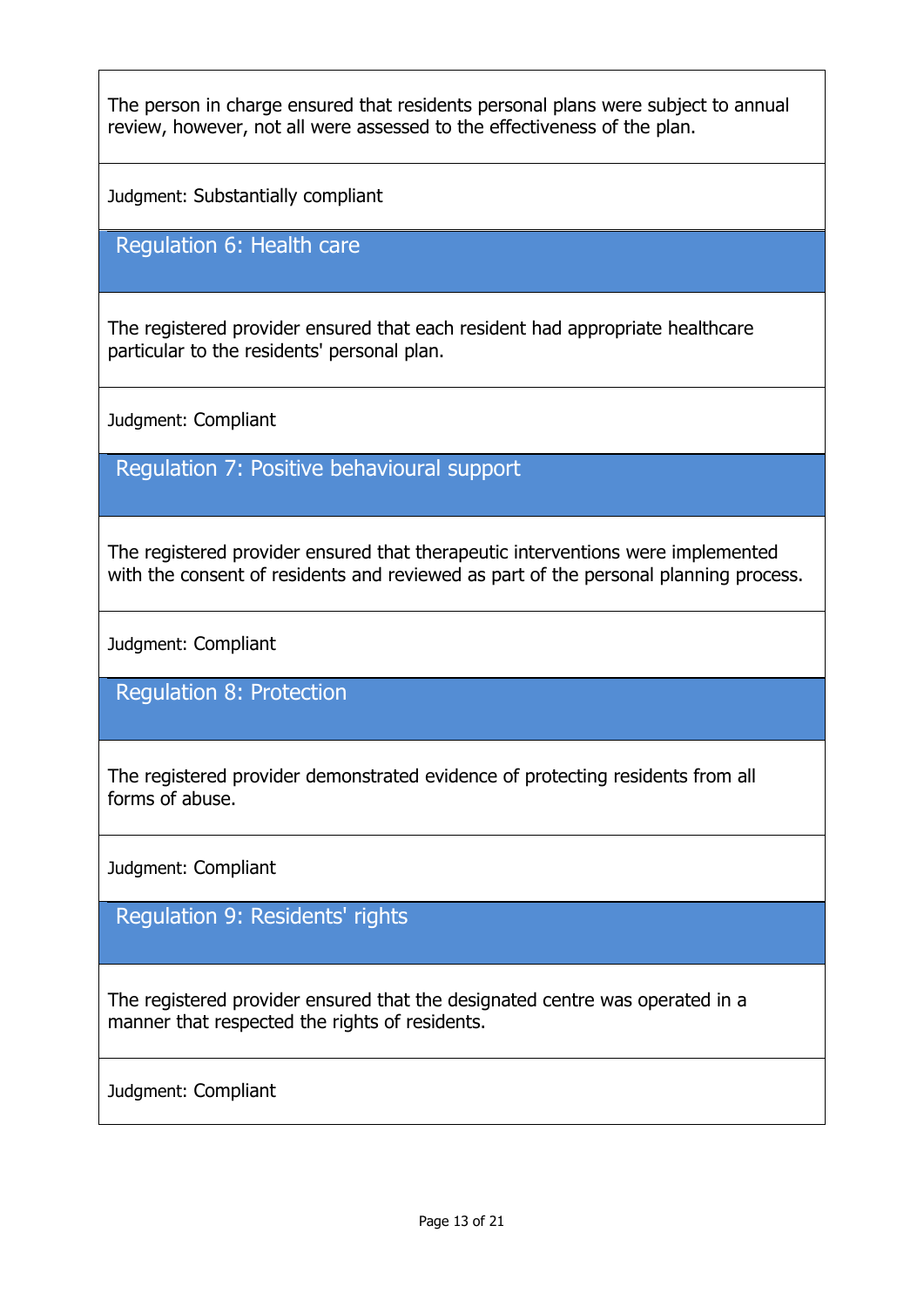#### **Appendix 1 - Full list of regulations considered under each dimension**

This inspection was carried out to assess compliance with the Health Act 2007 (as amended), the Health Act 2007 (Care and Support of Residents in Designated Centres for Persons (Children and Adults) with Disabilities) Regulations 2013, and the Health Act 2007 (Registration of Designated Centres for Persons (Children and Adults with Disabilities) Regulations 2013 - 2015 as amended and the regulations considered on this inspection were:

| <b>Regulation Title</b>                                                 | <b>Judgment</b> |  |
|-------------------------------------------------------------------------|-----------------|--|
| <b>Capacity and capability</b>                                          |                 |  |
| Registration Regulation 5: Application for registration or              | Substantially   |  |
| renewal of registration                                                 | compliant       |  |
| Regulation 14: Persons in charge                                        | Compliant       |  |
| Regulation 15: Staffing                                                 | Compliant       |  |
| Regulation 16: Training and staff development                           | Compliant       |  |
| Regulation 19: Directory of residents                                   | Compliant       |  |
| Regulation 23: Governance and management                                | Compliant       |  |
| Regulation 24: Admissions and contract for the provision of<br>services | Compliant       |  |
| Regulation 3: Statement of purpose                                      | Substantially   |  |
|                                                                         | compliant       |  |
| Regulation 31: Notification of incidents                                | Compliant       |  |
| Regulation 34: Complaints procedure                                     | Compliant       |  |
| <b>Quality and safety</b>                                               |                 |  |
| Regulation 10: Communication                                            | Compliant       |  |
| Regulation 12: Personal possessions                                     | Compliant       |  |
| Regulation 13: General welfare and development                          | Not compliant   |  |
| Regulation 17: Premises                                                 | Substantially   |  |
|                                                                         | compliant       |  |
| Regulation 18: Food and nutrition                                       | Compliant       |  |
| Regulation 20: Information for residents                                | Substantially   |  |
|                                                                         | compliant       |  |
| Regulation 26: Risk management procedures                               | Compliant       |  |
| Regulation 27: Protection against infection                             | Compliant       |  |
| Regulation 28: Fire precautions                                         | Compliant       |  |
| Regulation 29: Medicines and pharmaceutical services                    | Substantially   |  |
|                                                                         | compliant       |  |
| Regulation 5: Individual assessment and personal plan                   | Substantially   |  |
|                                                                         | compliant       |  |
| Regulation 6: Health care                                               | Compliant       |  |
| Regulation 7: Positive behavioural support                              | Compliant       |  |
| Regulation 8: Protection                                                | Compliant       |  |
| Regulation 9: Residents' rights                                         | Compliant       |  |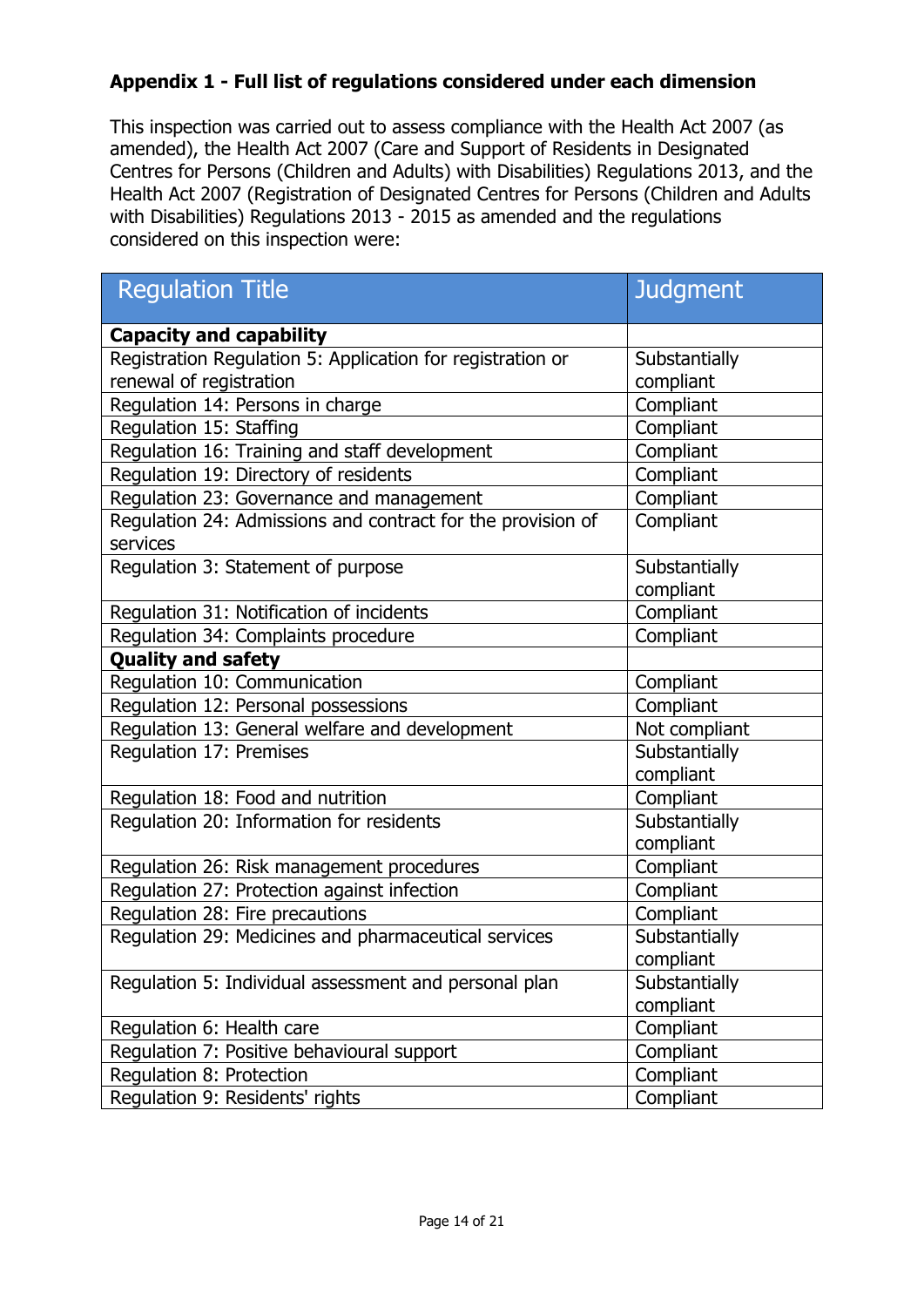# **Compliance Plan for St. Vincent's Residential Services Group F OSV-0003929**

## **Inspection ID: MON-0022551**

### **Date of inspection: 08/10/2019**

#### **Introduction and instruction**

This document sets out the regulations where it has been assessed that the provider or person in charge are not compliant with the Health Act 2007 (Care and Support of Residents in Designated Centres for Persons (Children And Adults) With Disabilities) Regulations 2013, Health Act 2007 (Registration of Designated Centres for Persons (Children and Adults with Disabilities) Regulations 2013 and the National Standards for Residential Services for Children and Adults with Disabilities.

This document is divided into two sections:

Section 1 is the compliance plan. It outlines which regulations the provider or person in charge must take action on to comply. In this section the provider or person in charge must consider the overall regulation when responding and not just the individual non compliances as listed section 2.

Section 2 is the list of all regulations where it has been assessed the provider or person in charge is not compliant. Each regulation is risk assessed as to the impact of the non-compliance on the safety, health and welfare of residents using the service.

A finding of:

- **Substantially compliant -** A judgment of substantially compliant means that the provider or person in charge has generally met the requirements of the regulation but some action is required to be fully compliant. This finding will have a risk rating of yellow which is low risk.
- **Not compliant -** A judgment of not compliant means the provider or person in charge has not complied with a regulation and considerable action is required to come into compliance. Continued non-compliance or where the non-compliance poses a significant risk to the safety, health and welfare of residents using the service will be risk rated red (high risk) and the inspector have identified the date by which the provider must comply. Where the noncompliance does not pose a risk to the safety, health and welfare of residents using the service it is risk rated orange (moderate risk) and the provider must take action *within a reasonable timeframe* to come into compliance.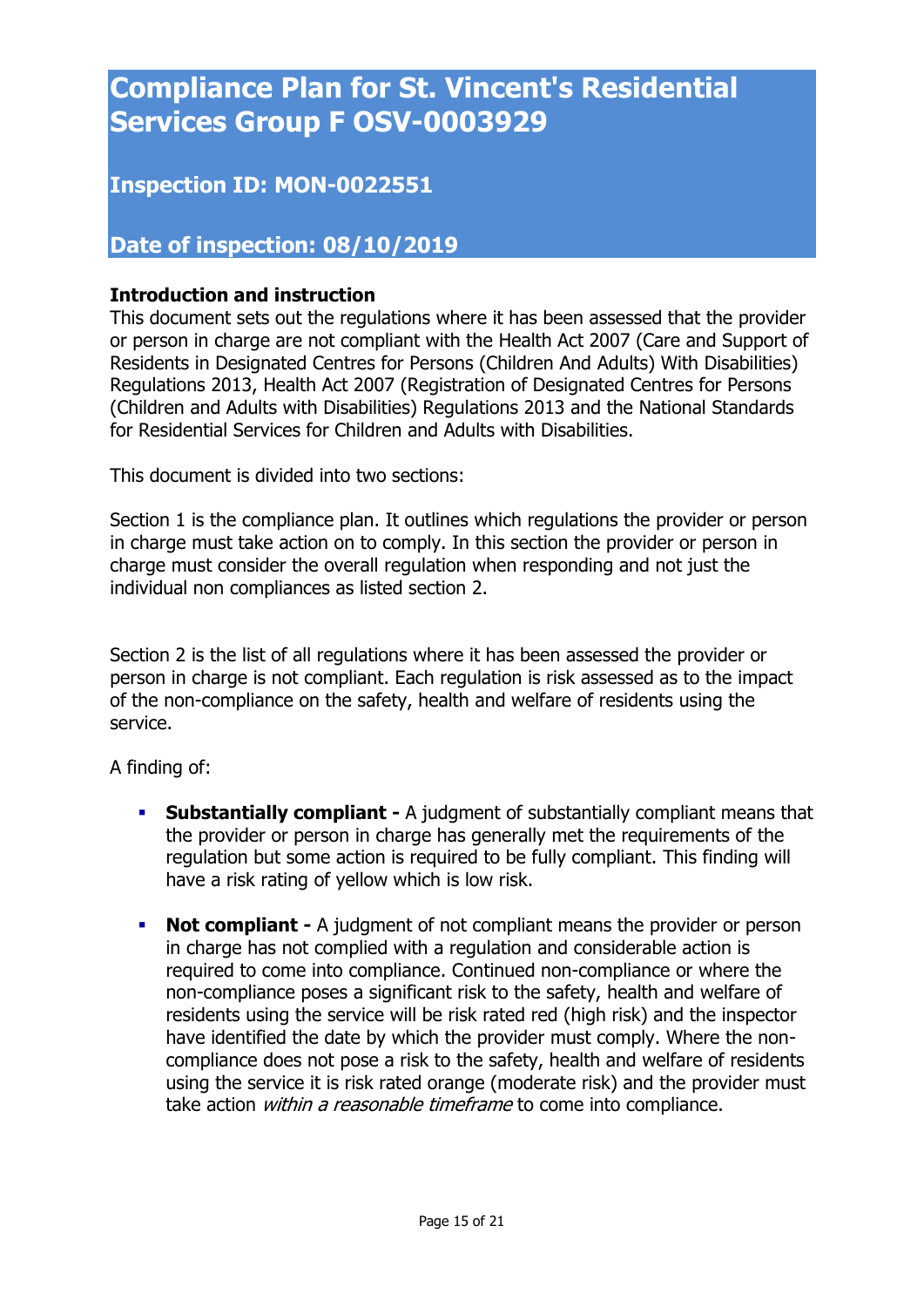# **Section 1**

The provider and or the person in charge is required to set out what action they have taken or intend to take to comply with the regulation in order to bring the centre back into compliance. The plan should be **SMART** in nature. **S**pecific to that regulation, **M**easurable so that they can monitor progress, **A**chievable and **R**ealistic, and **T**ime bound. The response must consider the details and risk rating of each regulation set out in section 2 when making the response. It is the provider's responsibility to ensure they implement the actions within the timeframe.

#### **Compliance plan provider's response:**

| <b>Regulation Heading</b>                                                                                                                                                                                                                                                                                      | <b>Judgment</b>                |  |  |  |
|----------------------------------------------------------------------------------------------------------------------------------------------------------------------------------------------------------------------------------------------------------------------------------------------------------------|--------------------------------|--|--|--|
| Registration Regulation 5: Application<br>for registration or renewal of<br>registration                                                                                                                                                                                                                       | <b>Substantially Compliant</b> |  |  |  |
| Outline how you are going to come into compliance with Registration Regulation 5:<br>Application for registration or renewal of registration:<br>Application for registration or renewal of registration: Post inspection all information<br>required as set out in schedule 1 was submitted to the authority. |                                |  |  |  |
| Regulation 3: Statement of purpose                                                                                                                                                                                                                                                                             | <b>Substantially Compliant</b> |  |  |  |
| Outline how you are going to come into compliance with Regulation 3: Statement of<br>purpose:<br>Post inspection the reviewed and updated statement of purpose was submitted to the<br>authority.                                                                                                              |                                |  |  |  |
| Regulation 13: General welfare and<br>development                                                                                                                                                                                                                                                              | Not Compliant                  |  |  |  |
| Outline how you are going to come into compliance with Regulation 13: General welfare<br>and development:<br>The provider has a costed plan for the development of an apartment to meet the needs                                                                                                              |                                |  |  |  |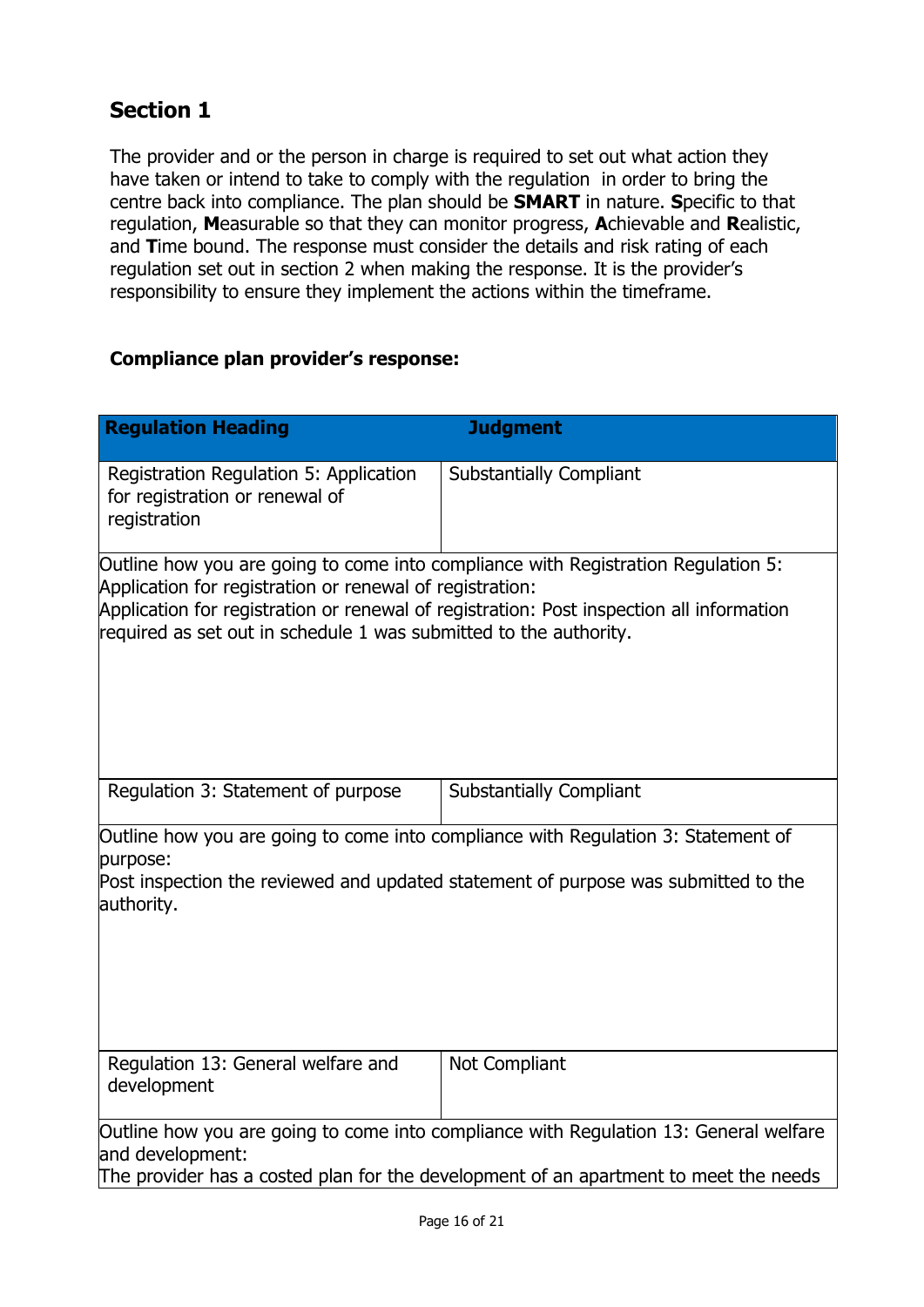| of this individual resident. The provider is awaiting approval for this capital funding by<br>the HSE. The staffing supports will be provided by the provider. Construction works will<br>commence on the apartment with the approval of funding.                                                                                                      |                                                                                                                                                                                      |  |  |  |
|--------------------------------------------------------------------------------------------------------------------------------------------------------------------------------------------------------------------------------------------------------------------------------------------------------------------------------------------------------|--------------------------------------------------------------------------------------------------------------------------------------------------------------------------------------|--|--|--|
| Regulation 17: Premises                                                                                                                                                                                                                                                                                                                                | <b>Substantially Compliant</b>                                                                                                                                                       |  |  |  |
| Outline how you are going to come into compliance with Regulation 17: Premises:<br>One house in the centre will have all internal paint works required completed. The<br>the Spring time.                                                                                                                                                              | person in charge wills liaise with the maintenance supervisor regarding the completion of<br>this work. External paint work will be completed with neighbouring bungalows in area in |  |  |  |
| Regulation 20: Information for<br>residents                                                                                                                                                                                                                                                                                                            | <b>Substantially Compliant</b>                                                                                                                                                       |  |  |  |
| Outline how you are going to come into compliance with Regulation 20: Information for<br>residents:<br>The residents guide has been updated since inspection and has been submitted to the<br>authority. This guide now includes the summary of the services and facilities provided,<br>how to access inspection reports and arrangements for visits. |                                                                                                                                                                                      |  |  |  |

Regulation 29: Medicines and pharmaceutical services Substantially Compliant

Outline how you are going to come into compliance with Regulation 29: Medicines and pharmaceutical services:

All residents will have an assessment completed to determine to ability to self-medicate. The assessment will be completed by the resident's key worker (who is a registered nurse), and reviewed on completion by the person in charge and the person participating in management. The person participating in management is also a registered nurse prescriber. Changes in practice will be put in place where indicated by the assessment.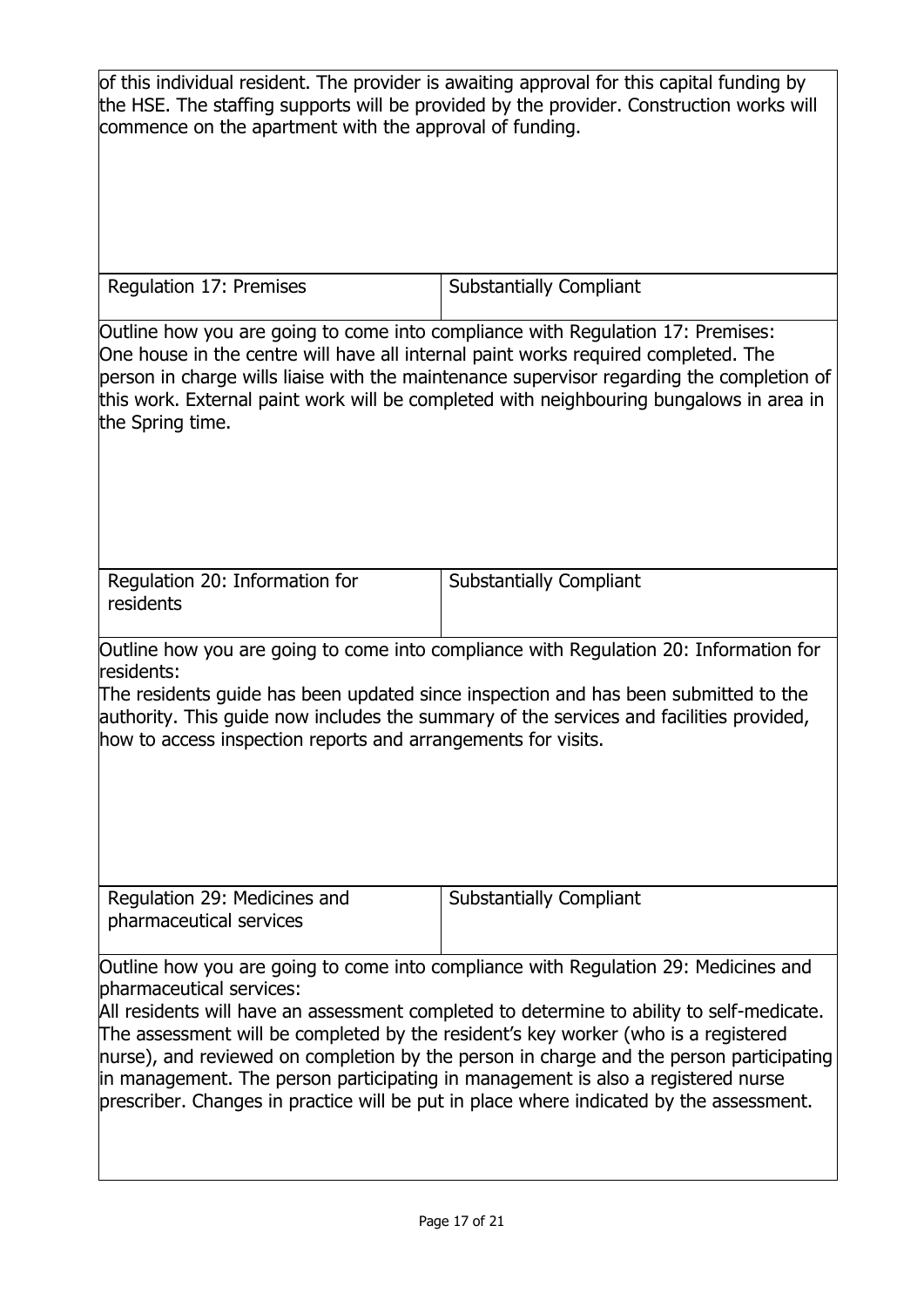| Regulation 5: Individual assessment<br>and personal plan                                                                                | <b>Substantially Compliant</b>                                                                                                                                                                                                                                                                                                                                                                                                                                                                                                                            |
|-----------------------------------------------------------------------------------------------------------------------------------------|-----------------------------------------------------------------------------------------------------------------------------------------------------------------------------------------------------------------------------------------------------------------------------------------------------------------------------------------------------------------------------------------------------------------------------------------------------------------------------------------------------------------------------------------------------------|
| Outline how you are going to come into compliance with Regulation 5: Individual<br>assessment and personal plan:<br>ones are completed. | All plans of care and assessments will be reviewed by the person in charge and the<br>person participating in management. An audit tool will be used as part of this review.<br>Actions will be highlighted through the audit process. The key worker supporting each<br>resident will be responsible, with the team, to action areas identified. All goals as set out<br>in the person centered plan will be tracked, progress updated and plans put in place to<br>support the achievement of goals, and the identification of new goals where existing |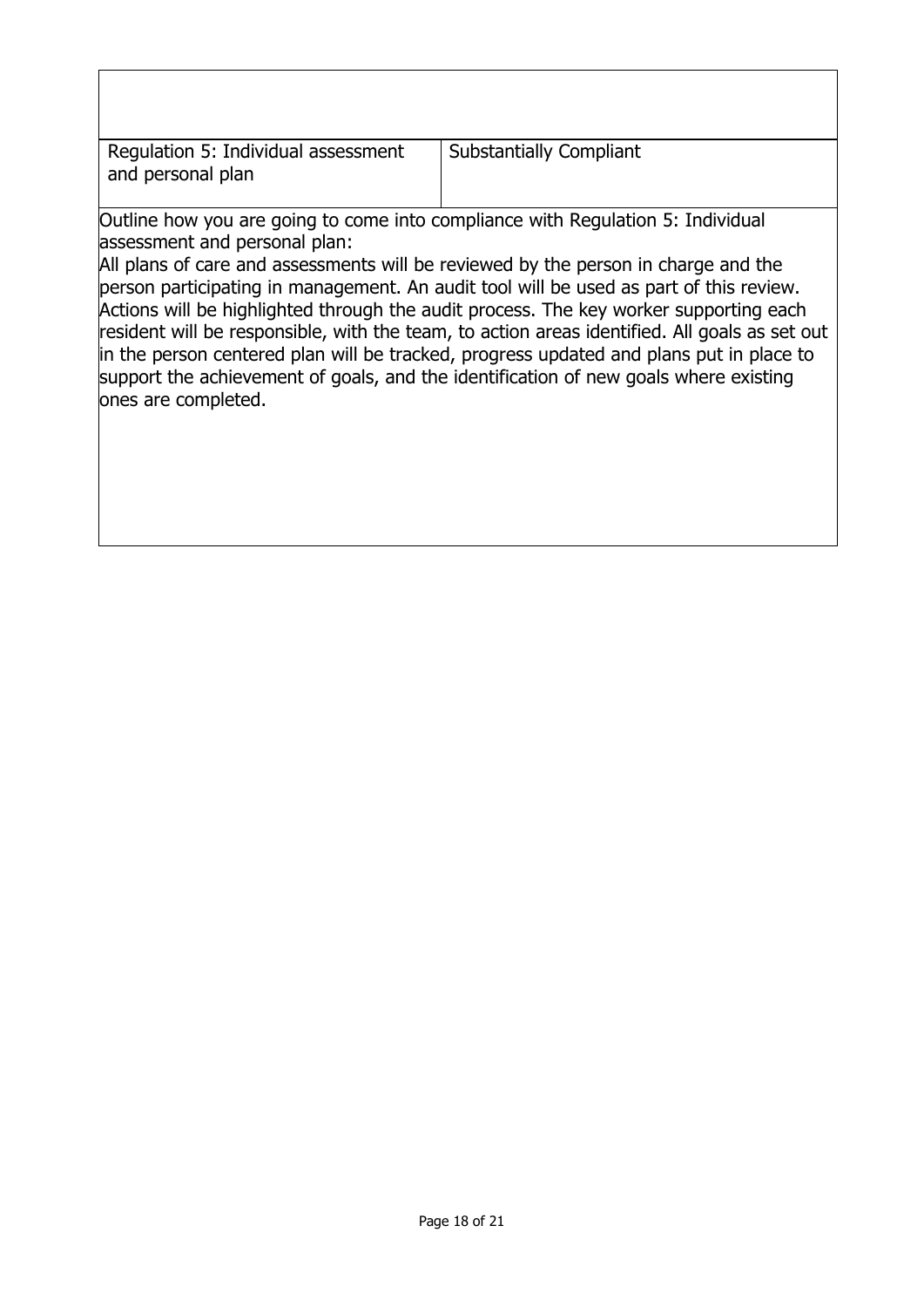## **Section 2:**

#### **Regulations to be complied with**

The provider or person in charge must consider the details and risk rating of the following regulations when completing the compliance plan in section 1. Where a regulation has been risk rated red (high risk) the inspector has set out the date by which the provider or person in charge must comply. Where a regulation has been risk rated yellow (low risk) or orange (moderate risk) the provider must include a date (DD Month YY) of when they will be compliant.

The registered provider or person in charge has failed to comply with the following regulation(s).

| <b>Regulation</b>               | <b>Regulatory</b>                                                                                                                                                                                                                                                                                                                                                                                 | <b>Judgment</b>            | <b>Risk</b> | Date to be    |
|---------------------------------|---------------------------------------------------------------------------------------------------------------------------------------------------------------------------------------------------------------------------------------------------------------------------------------------------------------------------------------------------------------------------------------------------|----------------------------|-------------|---------------|
|                                 | requirement                                                                                                                                                                                                                                                                                                                                                                                       |                            | rating      | complied with |
| Registration<br>Regulation 5(1) | A person seeking<br>to register a<br>designated centre,<br>including a person<br>carrying on the<br>business of a<br>designated centre<br>in accordance with<br>section 69 of the<br>Act, shall make an<br>application for its<br>registration to the<br>chief inspector in<br>the form<br>determined by the<br>chief inspector and<br>shall include the<br>information set out<br>in Schedule 1. | Substantially<br>Compliant | Yellow      | 25/10/2019    |
| Regulation 13(1)                | The registered<br>provider shall<br>provide each<br>resident with<br>appropriate care<br>and support in<br>accordance with<br>evidence-based<br>practice, having<br>regard to the<br>nature and extent<br>of the resident's<br>disability and                                                                                                                                                     | Not Compliant              | Orange      | 31/12/2020    |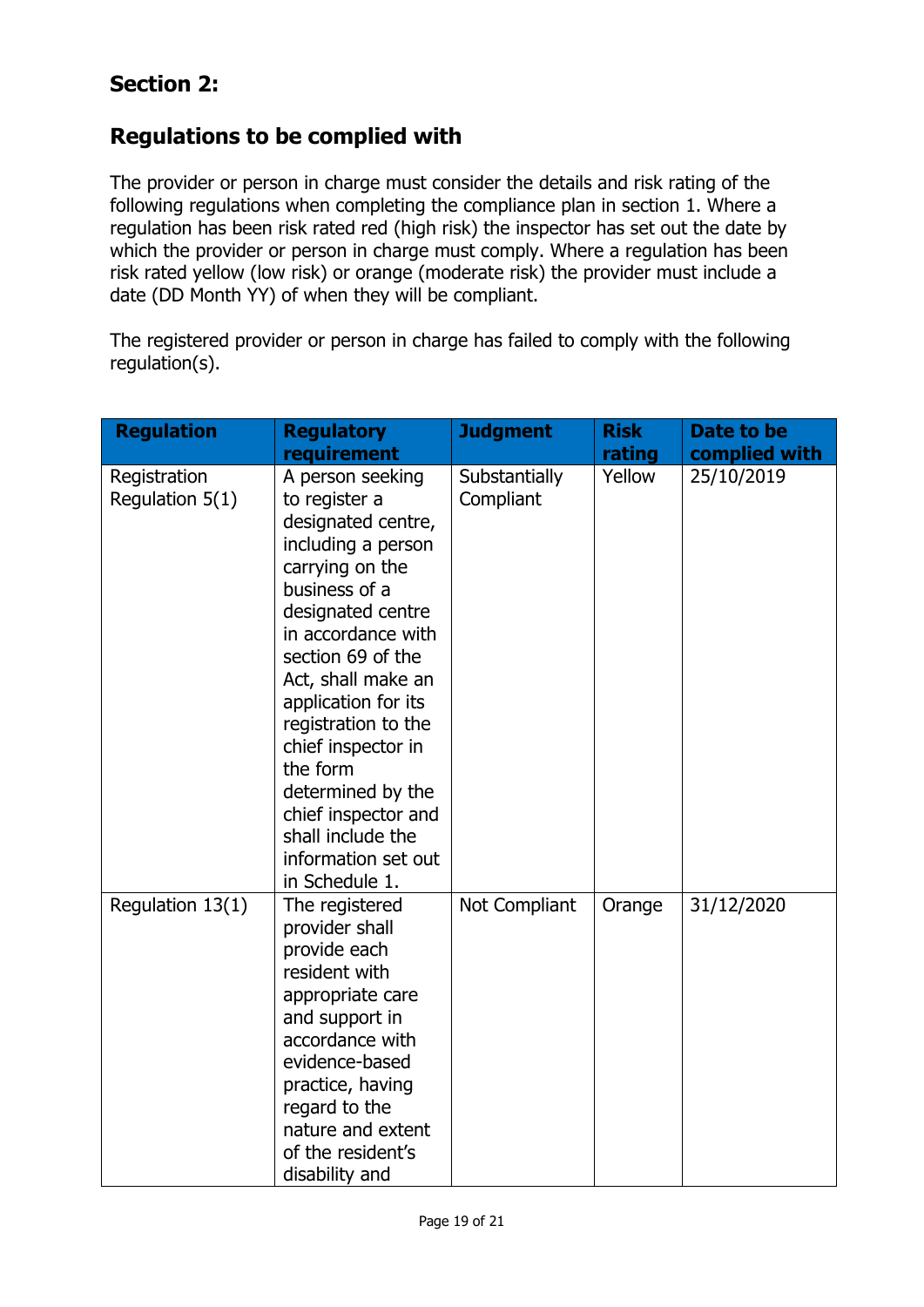|                        | assessed needs<br>and his or her<br>wishes.                                                                                                                                                                                                                                                                                                                          |                            |        |            |
|------------------------|----------------------------------------------------------------------------------------------------------------------------------------------------------------------------------------------------------------------------------------------------------------------------------------------------------------------------------------------------------------------|----------------------------|--------|------------|
| Regulation<br>17(1)(c) | The registered<br>provider shall<br>ensure the<br>premises of the<br>designated centre<br>are clean and<br>suitably decorated.                                                                                                                                                                                                                                       | Substantially<br>Compliant | Yellow | 30/04/2020 |
| Regulation<br>20(2)(a) | The guide<br>prepared under<br>paragraph (1) shall<br>include a summary<br>of the services and<br>facilities provided.                                                                                                                                                                                                                                               | Substantially<br>Compliant | Yellow | 25/10/2019 |
| Regulation<br>20(2)(d) | The guide<br>prepared under<br>paragraph (1) shall<br>include how to<br>access any<br>inspection reports<br>on the centre.                                                                                                                                                                                                                                           | Substantially<br>Compliant | Yellow | 25/10/2019 |
| Regulation<br>20(2)(f) | The guide<br>prepared under<br>paragraph (1) shall<br>include<br>arrangements for<br>visits.                                                                                                                                                                                                                                                                         | Substantially<br>Compliant | Yellow | 25/10/2019 |
| Regulation 29(5)       | The person in<br>charge shall<br>ensure that<br>following a risk<br>assessment and<br>assessment of<br>capacity, each<br>resident is<br>encouraged to take<br>responsibility for<br>his or her own<br>medication, in<br>accordance with<br>his or her wishes<br>and preferences<br>and in line with his<br>or her age and the<br>nature of his or<br>her disability. | Substantially<br>Compliant | Yellow | 30/11/2019 |
| Regulation 03(1)       | The registered                                                                                                                                                                                                                                                                                                                                                       | Substantially              | Yellow | 25/10/2019 |